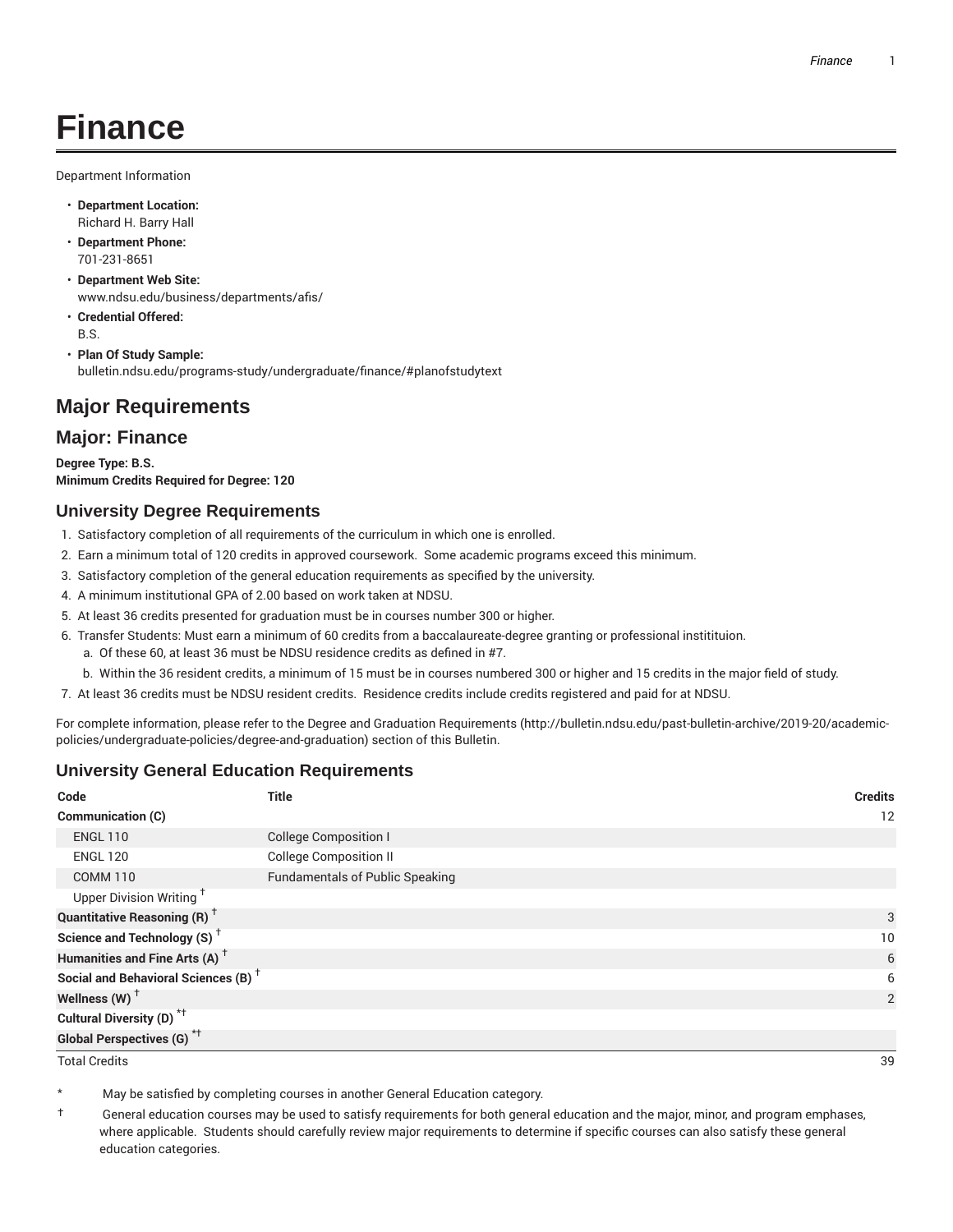• A list of university approved general education courses and administrative policies are available here (http://bulletin.ndsu.edu/past-bulletinarchive/2019-20/academic-policies/undergraduate-policies/general-education/#genedcoursestext).

### **Major Requirements**

| Code                                        | <b>Title</b>                                                                                             | <b>Credits</b> |
|---------------------------------------------|----------------------------------------------------------------------------------------------------------|----------------|
| <b>Pre-College of Business Requirements</b> |                                                                                                          |                |
| ACCT 200                                    | Elements of Accounting I*                                                                                | 3              |
| ACCT 201                                    | Elements of Accounting II <sup>*</sup>                                                                   | 3              |
| <b>COMM 110</b>                             | Fundamentals of Public Speaking (May satisfy general education category C)                               | 3              |
| <b>ECON 201</b>                             | Principles of Microeconomics (May satisfy general education category B and G)                            | 3              |
| <b>MIS 116</b>                              | Business Use of Computers (May satisfy general education category S)                                     | 3              |
| <b>ECON 202</b>                             | Principles of Macroeconomics (May satisfy general education category B and G)                            | 3              |
| <b>ENGL 110</b>                             | College Composition I (May satisfy general education category C) <sup>*</sup>                            | $\overline{4}$ |
| <b>ENGL 120</b>                             | College Composition II (May satisfy general education category C)                                        | 3              |
| <b>MATH 144</b>                             | <b>Mathematics for Business</b>                                                                          | $\overline{4}$ |
| <b>PHIL 216</b>                             | Business Ethics (May satisfy general education category A) <sup>*</sup>                                  | 3              |
| <b>PSYC 111</b>                             | Introduction to Psychology (May satisfy general education category B)                                    | 3              |
| or SOC 110                                  | Introduction to Sociology                                                                                |                |
| <b>STAT 330</b>                             | Introductory Statistics (May satisfy general education category R)                                       | 3              |
| <b>STAT 331</b>                             | Regression Analysis <sup>7</sup>                                                                         | $\overline{2}$ |
| <b>Finance Major Requirements</b> **        |                                                                                                          |                |
| <b>ENGL 320</b>                             | Business and Professional Writing (May satisfy general education category C)                             | 3              |
| <b>FIN 320</b>                              | Principles of Finance (requires a grade of C or better) <sup>1</sup>                                     | 3              |
| <b>MGMT 320</b>                             | Foundations of Management <sup>1</sup>                                                                   | 3              |
| <b>MRKT 320</b>                             | Foundations of Marketing <sup>1</sup>                                                                    | 3              |
| <b>BUSN 430</b>                             | Legal and Social Environment of Business <sup>1</sup>                                                    | 3              |
| <b>FIN 410</b>                              | <b>Investment Analysis and Management</b>                                                                | 3              |
| <b>FIN 430</b>                              | Management of Financial Institutions                                                                     | $\sqrt{3}$     |
| <b>FIN 460</b>                              | Corporate Finance                                                                                        | 3              |
| <b>BUSN 489</b>                             | Strategic Management (Capstone Course)                                                                   | $\sqrt{3}$     |
| MIS 320                                     | Management Information Systems                                                                           | 3              |
| <b>Finance Courses</b>                      |                                                                                                          |                |
| <b>FIN 420</b>                              | Options, Futures, and Other Derivatives                                                                  | 3              |
| <b>FIN 440</b>                              | <b>International Finance</b>                                                                             | $\sqrt{3}$     |
| <b>FIN 470</b>                              | Analysis of Fixed-Income Securities                                                                      | 3              |
| <b>FIN 480</b>                              | Applied Portfolio Management                                                                             | 3              |
| 300-400 level Courses                       |                                                                                                          | 18             |
|                                             | Select 9 credits from three of the following six areas (includes courses cross-listed with CoB courses): |                |
| 1) ACCT                                     |                                                                                                          |                |
| 2) MGMT                                     |                                                                                                          |                |
| 3) MRKT                                     |                                                                                                          |                |
| 4) MIS                                      |                                                                                                          |                |
| 5) Environment of Business:                 |                                                                                                          |                |

| <b>BUSN 318</b> | <b>Taxation in Management Decisions</b>                           |
|-----------------|-------------------------------------------------------------------|
| <b>BUSN 340</b> | <b>International Business</b>                                     |
| <b>BUSN 341</b> | <b>Global Business Environment</b>                                |
| <b>BUSN 347</b> | <b>Principles of Real Estate</b>                                  |
| <b>BUSN 383</b> | Organizational Communication I                                    |
| <b>BUSN 431</b> | Business Law I-Contracts, Property and Torts                      |
| <b>BUSN 432</b> | Business Law II-Business Organization and Commercial Transactions |
| <b>BUSN 440</b> | <b>International Business Law</b>                                 |
| <b>BUSN 474</b> | Cooperatives                                                      |
| <b>BUSN 487</b> | <b>Managerial Economics</b>                                       |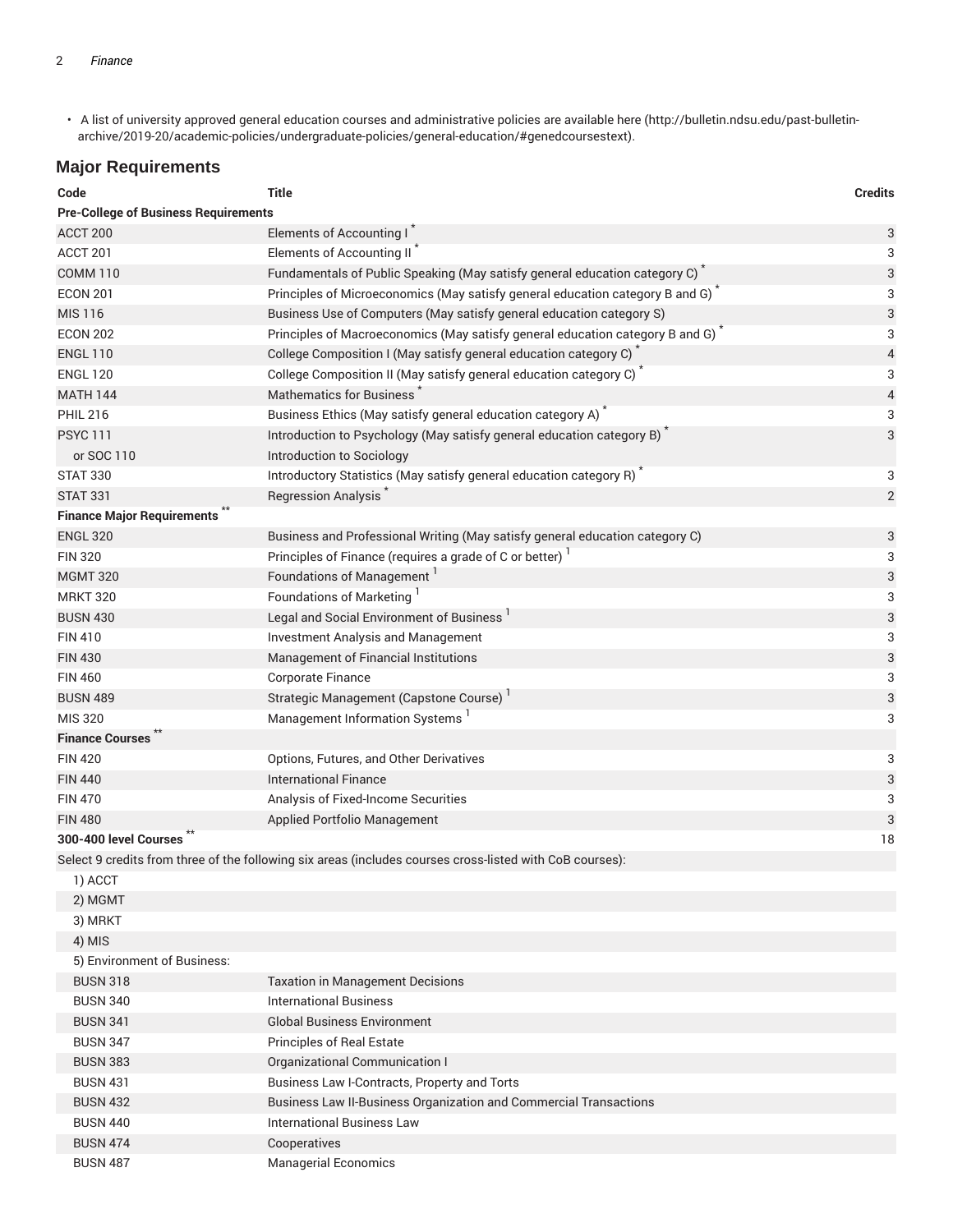| 6) Internship up to three credits: |                                                                                                                                     |     |
|------------------------------------|-------------------------------------------------------------------------------------------------------------------------------------|-----|
| <b>FIN 397</b>                     |                                                                                                                                     |     |
| <b>FIN 413</b>                     | Finance Service Internship                                                                                                          |     |
|                                    | Select 9 credits (minimum) from the following eleven areas (must be 300-400 level); includes courses cross-listed with CoB courses: |     |
| 1) FIN                             |                                                                                                                                     |     |
| 2) ACCT                            |                                                                                                                                     |     |
| 3) AGEC                            |                                                                                                                                     |     |
| 4) BUSN                            |                                                                                                                                     |     |
| 5) CSCI                            |                                                                                                                                     |     |
| 6) ECON                            |                                                                                                                                     |     |
| 7) MATH                            |                                                                                                                                     |     |
| 8) MGMT                            |                                                                                                                                     |     |
| 9) MIS                             |                                                                                                                                     |     |
| 10) MRKT                           |                                                                                                                                     |     |
| 11) STAT                           |                                                                                                                                     |     |
| <b>Total Credits</b>               |                                                                                                                                     | 100 |

- Pre-college and pre-finance major courses: A grade of 'C' or better is required in these courses for admission to the Finance major.
- \*\* Students must earn a grade of 'C' or better and have a minimum 2.5 cumulative GPA in ALL courses included in the professional program (i.e., all required courses, elective requirements, and additional 300-400 level College of Business electives or breadth electives).
- 1 Denotes Common Body of Knowledge (CBK) course.

#### **Degree Requirements and Notes**

• Students must include one of the following international courses in their plan of study:

| Code            | Title                              | <b>Credits</b> |
|-----------------|------------------------------------|----------------|
| <b>BUSN 340</b> | <b>International Business</b>      | 3              |
| <b>BUSN 341</b> | <b>Global Business Environment</b> | 3              |
| <b>FIN 440</b>  | <b>International Finance</b>       | 3              |
| <b>MGMT 440</b> | <b>International Management</b>    | 3              |
| <b>MRKT 440</b> | International Marketing            | 3              |

- Students follow the published curricula for the finance program of study from the semester/year of entrance in the College of Business to graduation provided enrollment at NDSU has not been discontinued for more than one year. Students who change their major are subject to meeting the curricular requirements in effect at the time the new major is declared.
- Business courses from programs that do not hold AACSB International accreditation cannot be used for major or minor requirements in the College of Business (CoB); such courses may be eligible for use as free electives.
- The CoB accepts a maximum of nine credits of non-NDSU 300-400 level business courses from AACSB programs with approval of the department.
- Admission into the finance major: Students must earn a 'C' or better in the pre-college and pre-finance major courses that are indicated with an asterisk (\*), achieve junior standing (60 credits), and earn a 2.50 institutional cumulative grade point average. Students must submit an online application to the CoB.
- Admission to the finance major is required to enroll in the advanced 300 or 400 level courses in the CoB.
- A grade of 'C' or better is required in transfer courses accepted for ACCT 200 Elements of Accounting I and ACCT 201 Elements of Accounting II and all 300-400 level accounting, business administration, finance, management, management information systems, and marketing courses.
- A letter grade must be earned in any course that fulfills a major requirement (with the exception of some practicum options).
- A 2.50 cumulative grade point average is required to enroll in 300-400 level CoB courses.
- Students must earn a 2.50 institutional GPA to graduate.
- Of the credits completed in residence at least 30 credits must be in 300-400 level CoB courses.
- Students must be accepted to the finance major prior to the completion of the last 30 credits in 300 and 400 level CoB courses.
- A Business Administration minor is NOT offered with this major.
- For multiple majors within the CoB, at least 15 unique credits of 300-400 level CoB courses must exist between the majors.
- Prerequisite for Finance Internship: FIN 320 with a grade of C or better.
- Students should refer to www.ndsu.edu/business for current and complete listing of the major requirements.